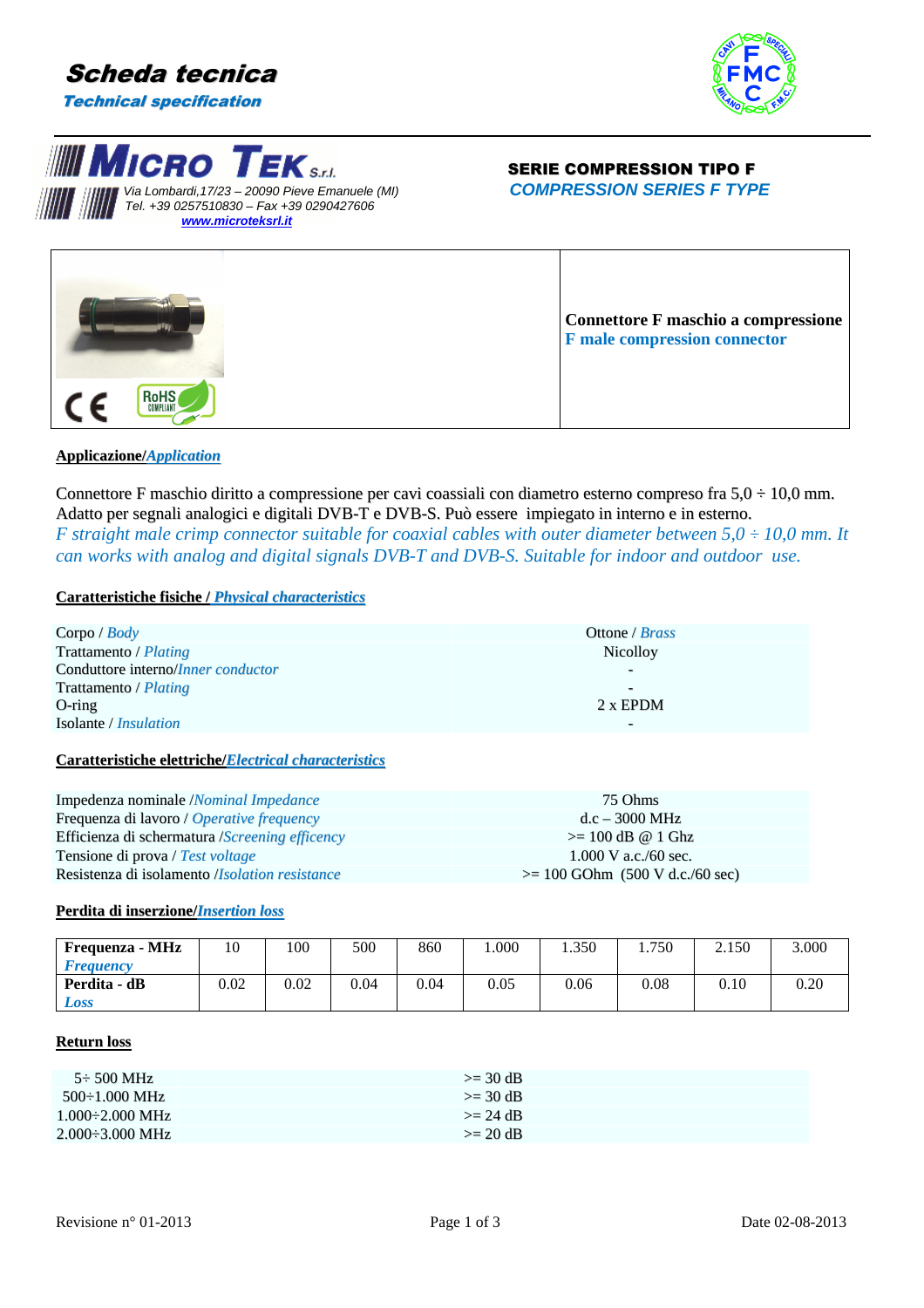





# $\mathbf{g}_{\mathbf{S}}$  **EK**  $\mathbf{g}_{\mathbf{S}}$  **SERIE COMPRESSION TIPO F**

# **Caratteristiche meccaniche/** *Mechanical characteristics*

| Temperatura operativa/Operating temperature range     | -25°C/+80°C $\cdot$              |
|-------------------------------------------------------|----------------------------------|
| Temperatura di installazione/Installation temperature | $-10^{\circ}$ C/+60 $^{\circ}$ C |
| Max. forza di trazione / Max tensile strenght         | $140 - 180$ N <sup>*</sup>       |
| Grado di protezione IP / Protection IP-code           | <b>IP-68</b>                     |
| Cavo tipo / <i>Cable type</i>                         | Vedi tabella / See table         |
|                                                       |                                  |

\*In funzione del tipo di cavo / *Accordingly with the type of cable*

### **Norme tecniche e standard applicabili/** *Applicable specification & Standard rules*

IEC 61169-24-ED.2.0 EDT – CEI 46-125 RoHS 2002/95EC & 2011/65EC CE mark

# **Modelli disponibili/***Available item*

| <b>Articolo</b> | Codice colore     | Cavo F.M.C tipo         | Dimensioni*       | Pinza di serraggio      | Imballo                      |
|-----------------|-------------------|-------------------------|-------------------|-------------------------|------------------------------|
| <b>Item</b>     | <b>Color</b> code | <b>F.M.C</b> cable type | Dimensions*       | <b>Compression tool</b> | Package                      |
| CP36799321      |                   | $H21 - H50W$            | $0,8/3,5/5,0$ mm  | CC98028070              | Barattolo/ <i>Can</i> 50 pcs |
|                 |                   | $H321 - H355A$          |                   |                         |                              |
| CP36799325      |                   | $H25 - H325$            | $1,1/4,8/6,8$ mm  | CC98028070              | Barattolo/ <i>Can</i> 50 pcs |
|                 |                   | H399A - H400A           |                   |                         |                              |
| CP367999011     |                   | COAX 11A                | $1,6/7,1/10,0$ mm | CC98029072              | Barattolo/ <i>Can</i> 25 pcs |
|                 |                   |                         |                   |                         |                              |

\*Ø Conduttore interno /dielettrico/esterno

**\*** *Ø Inner conductor /dielectric / outer*

**Istruzioni di montaggio disponibili in video sul sito www.microteksrl.it** *Mounting instruction available in video on our web site www.microteksrl.it*

**Smaltimento del prodotto/***Product disposal* :

I connettori sono classificati rifiuti speciali sebbene , in generale , non pericolosi. E' severamente proibito smaltire i connettori con i rifiuti solidi urbani

*The connectors are classified as special waste, although, in general, non-hazardous. It's strictly forbidden to disposal the connectors with the municipal solid waste.*